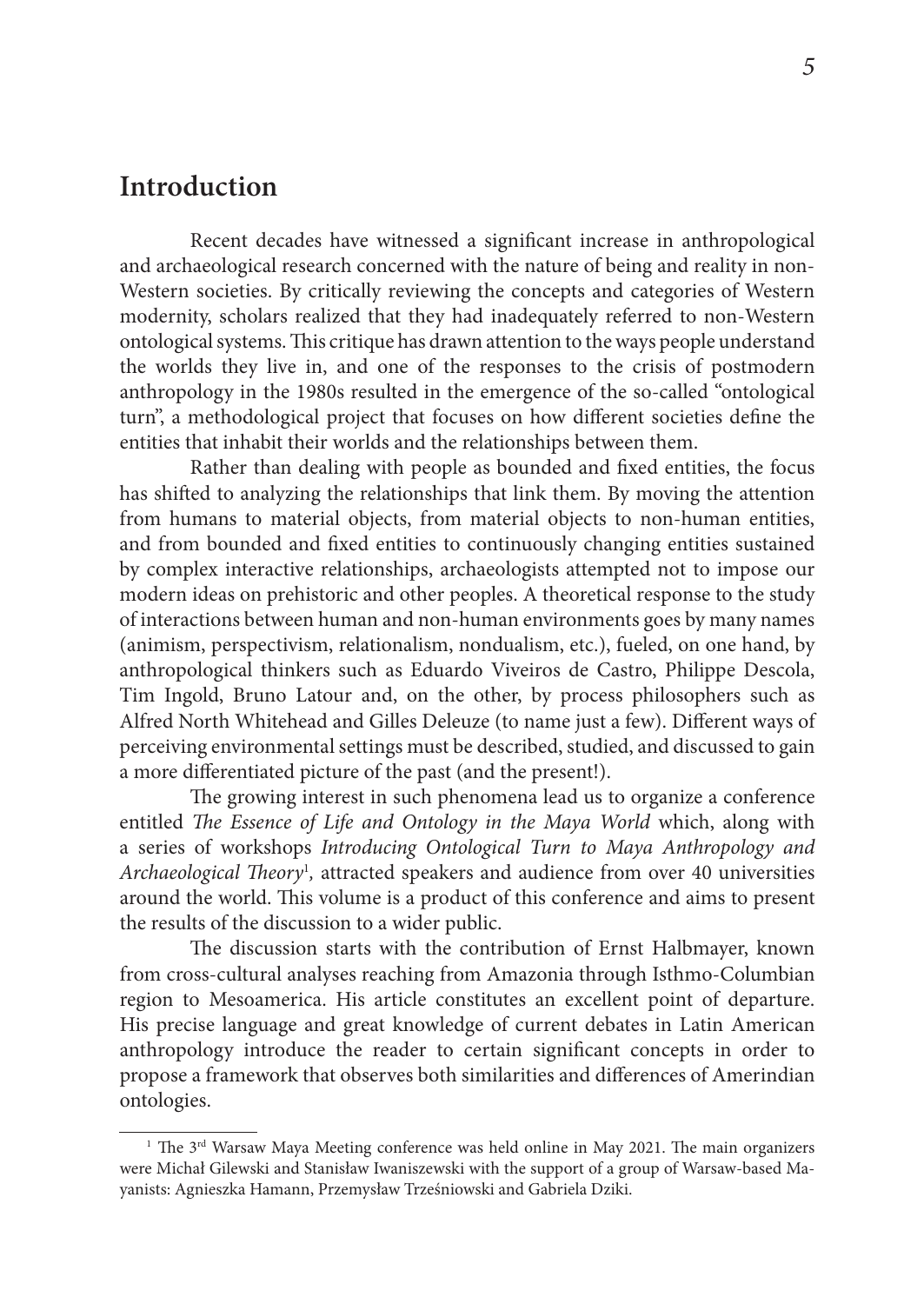The above mentioned concept of perspectivism, so far hotly debated in Amazonian and Andean studies, relates to attempts to describe how through the act of "seeing", indigenous peoples may actually "see" various worlds. Allen J. Christenson, an expert on the Highland Maya culture and translator of Popol Vuh, explores the Highland Maya concepts of "ancestral vision" and "bundles", which could be related to this discussion.

Daniel Grecco Pacheco contributes a study of the Maya concept of *pix*, or wrapping. Following recent debates in Maya anthropology, Daniel's paper investigates how textile bundles created, structured and separated various worlds by the very act of wrapping. As this implies that the concept of wrapping and containment was a fundamental philosophical point of reference in the Maya worldview, Daniel rereads and re-interprets the role of textiles as archaeological artifacts.

Christenson's discussion of how the Maya perceive seemingly ordinary and familiar things is further explored in Alice Balsanelli's study of the Lacandon hunt. Her investigation represents a cautious and empirically grounded import of ontological logics from the Amazon to Mesoamerica (which is postulated by Halbmayer in his paper). She argues that the modern Lacandon do not see the nature as a hostile environment, but as a living world of animated beings involved in a network of social relationships, which results in an extension of the Lacandon notion of personhood to animals.

The various conceptualizations of nature are examined in the study by Harri Kettunen. His cross-cultural linguistic investigation of the words for "nature" suggests that, as in many languages of the world, Mayan languages saw nature as a personified entity, though the popular concept of "Mother Nature", now in use among indigenous Maya communities, appears to be a modern borrowing from the outside.

The notion of the Maya personhood is taken up in a carefully designed study by Susan D. Gillespie, who focuses on its processual and relational character. She continues important for Maya studies debates about *jaloj-k'exoj* 'change and continuity of life' and "living with the ancestors" by re-examining the concept of *k'ex* "substitution, replacement", presenting a new and innovative vision of what personhood was and is to the Maya. In her review of anthropological and archeological evidence, a person is something that continues across generations and is extended both in time and space.

The processual and relational character of Maya personhood is also the subject of archaeological research presented by a group of Mexican archaeologists: Josuhé Lozada, Silvina Vigliani, Guillermo Acosta, Patricia Pérez, Jorge Ezra Cruz, Diana B. Chaparro, and Víctor Hugo García. Their paper showcases how interdisciplinary interpretation of ancient Maya personhood may be applied to iconography and archaeological material on the example of their study of Postclassic rock art on cliffs of Mensabak Lake, Chiapas.

Further, Stanisław Iwaniszewski uses ontological approach to analyze the set of 13 animal figures from pages 23-24 of Paris Codex, frequently compared to